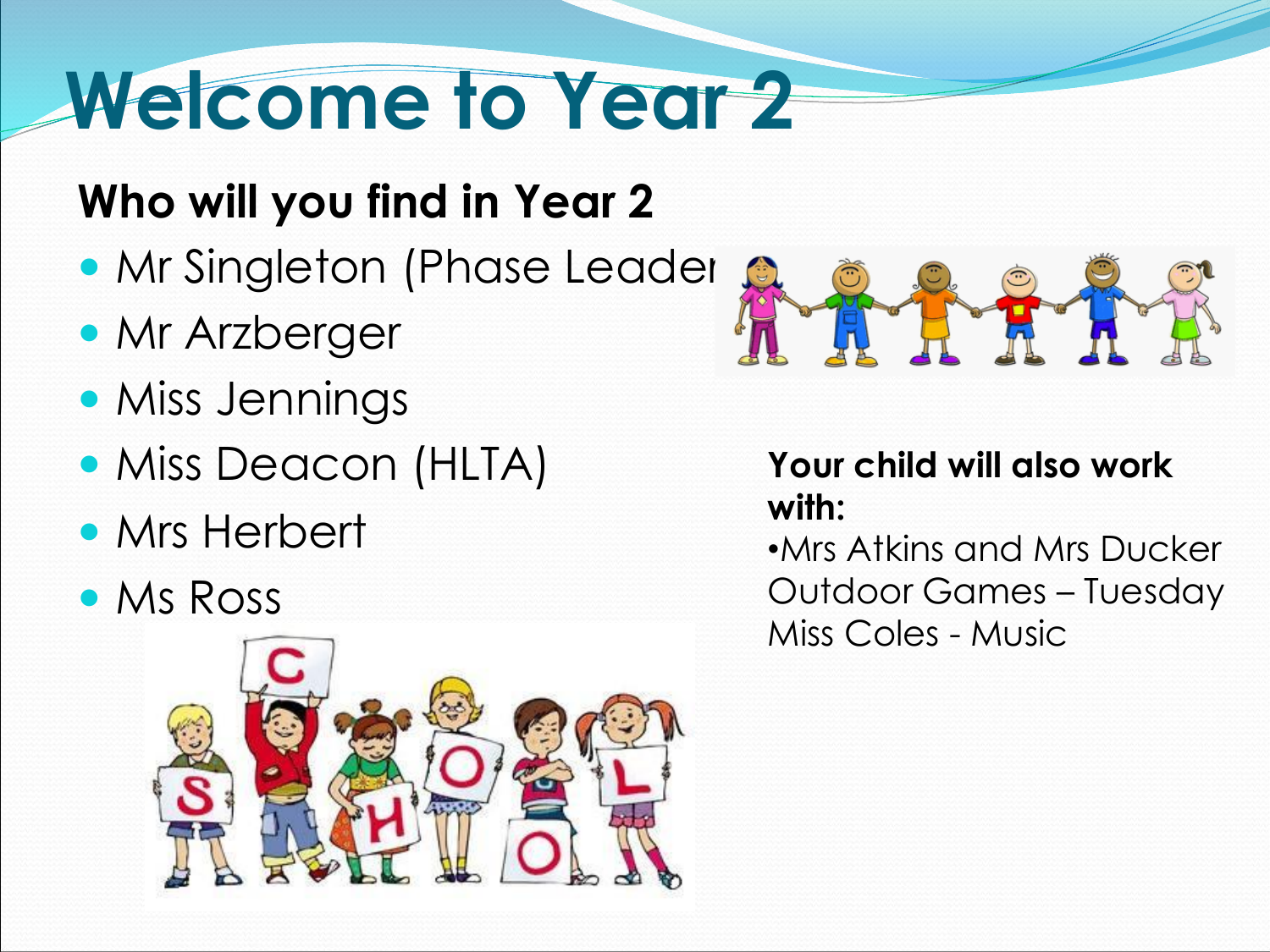### **Welcome to Year 2**



Mr





Singleton Mr Arzberger

Ms. Jennings





Ms. Deacon Mrs Herbert Mrs Ross



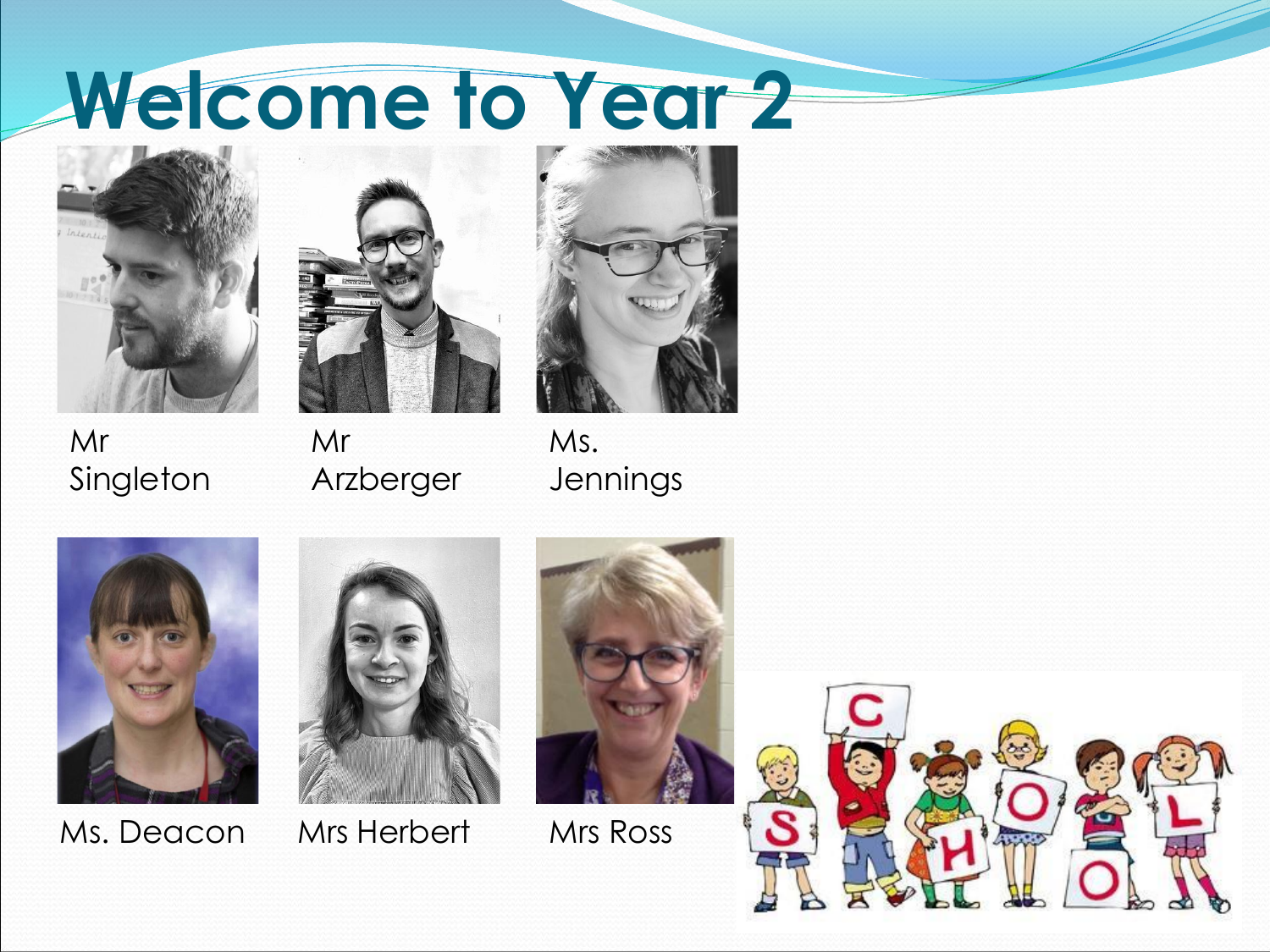### **Home Learning**

The National Curriculum guidelines for a Year 2 child are:

- Daily reading recorded in Reading Record book please sign
- Spelling Practice

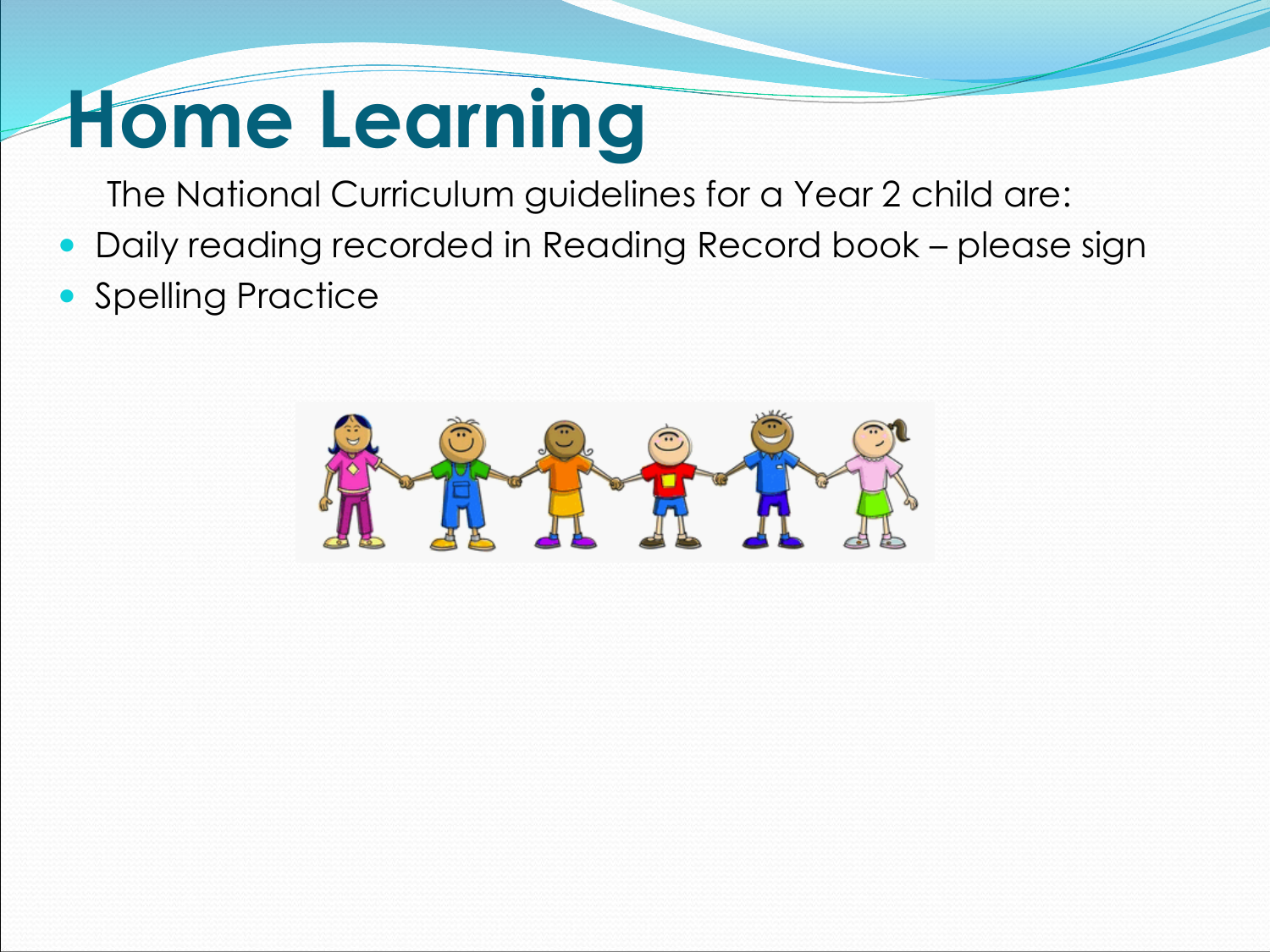# Reading

- Children will have a levelled book to be read at school and at home. Books will be changed in school on Tuesday or Friday.
- The children will also have access to a book of their choice from the class library to read in school.

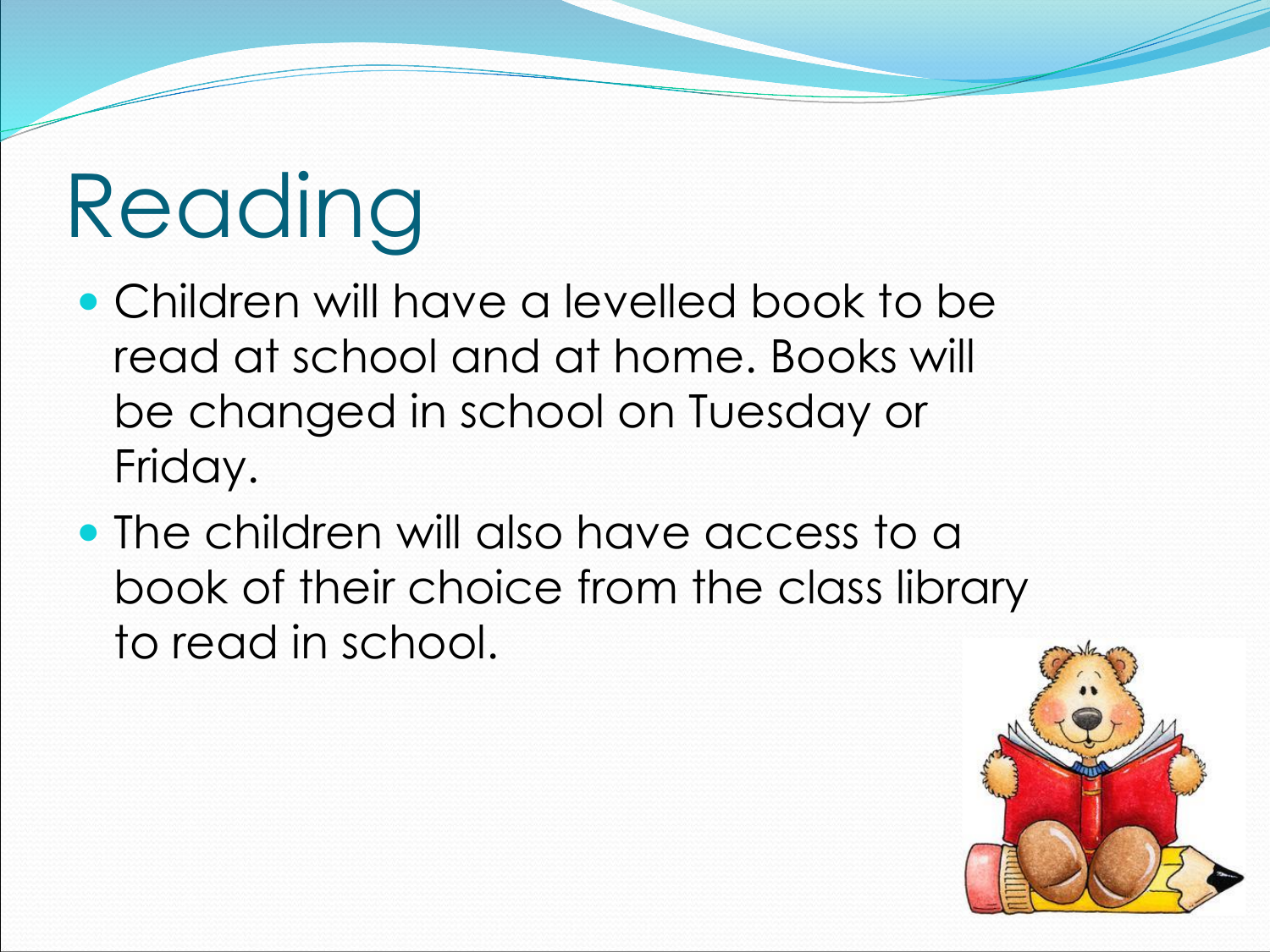### **What your child needs for school.**

#### **Not a lot!**

- One pair of black shoes
- Their clothes **LABELLED CLEARLY**.
- A water bottle labelled.
- PE kit including **trainers** for Games.
- Their reading book so that we can hear them read.
- A piece of fruit for morning break if your child does not like school fruit.
- A good night's sleep!



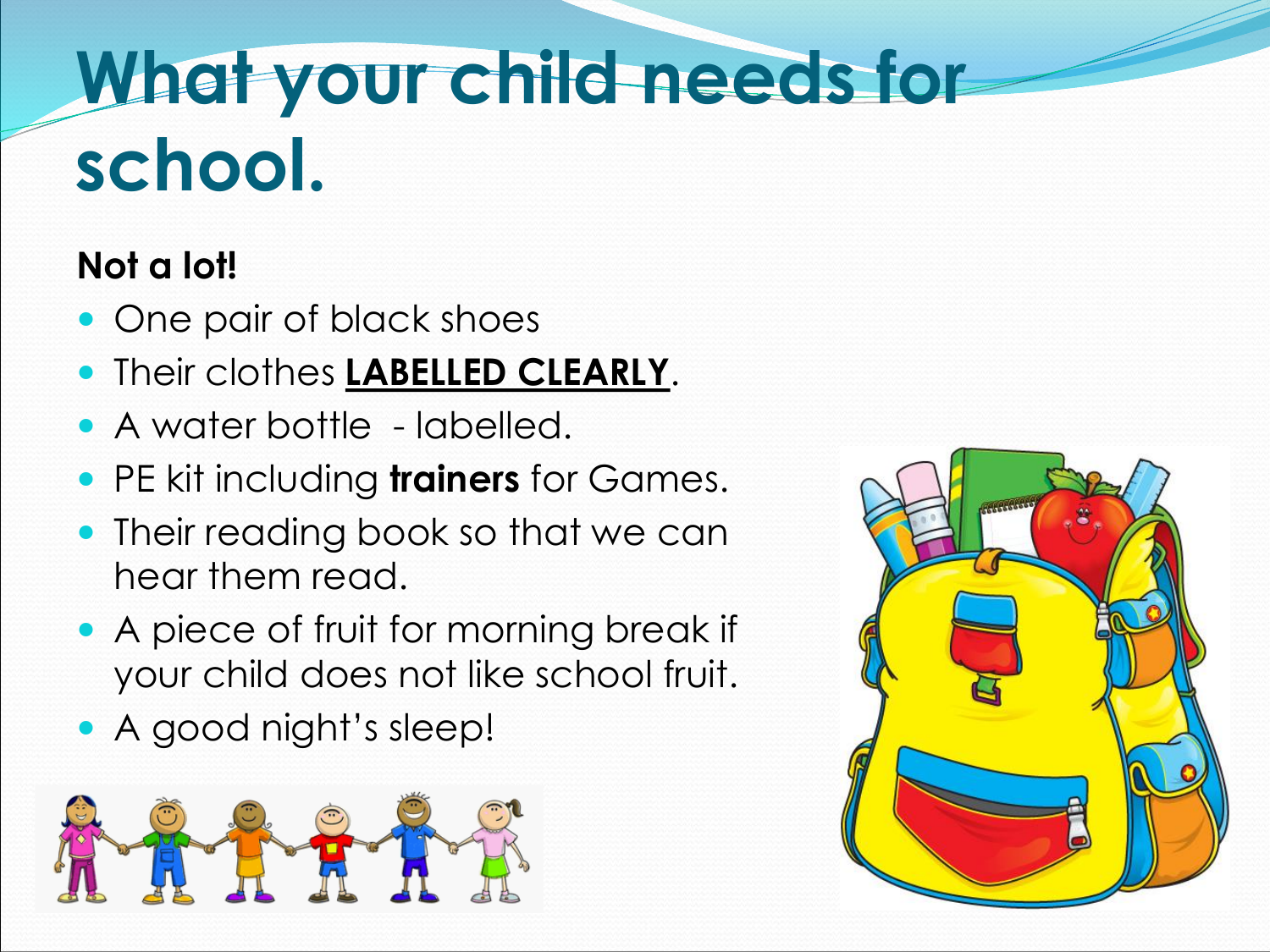#### **On Tuesdays, Wednesdays and Fridays your child will need...**

|                      | <b>Tuesday</b>                                                  | Wednesday                                                                  | Friday                                                                                                      |
|----------------------|-----------------------------------------------------------------|----------------------------------------------------------------------------|-------------------------------------------------------------------------------------------------------------|
| Class<br>$2\text{Å}$ | <b>Reading books to</b><br>be changed<br>• PE kit inc. trainers | <b>Wellies</b><br><b>Or</b><br>outdoor<br>shoes for<br>outdoor<br>learning | <b>Reading books to</b><br>be changed                                                                       |
| <b>Class</b><br>2    | • Reading books to<br>be changed<br>• PE kit inc. trainers      |                                                                            | • Reading books to<br>be changed<br><b>Wellies or</b><br>$\bullet$<br>outdoor shoes for<br>outdoor learning |

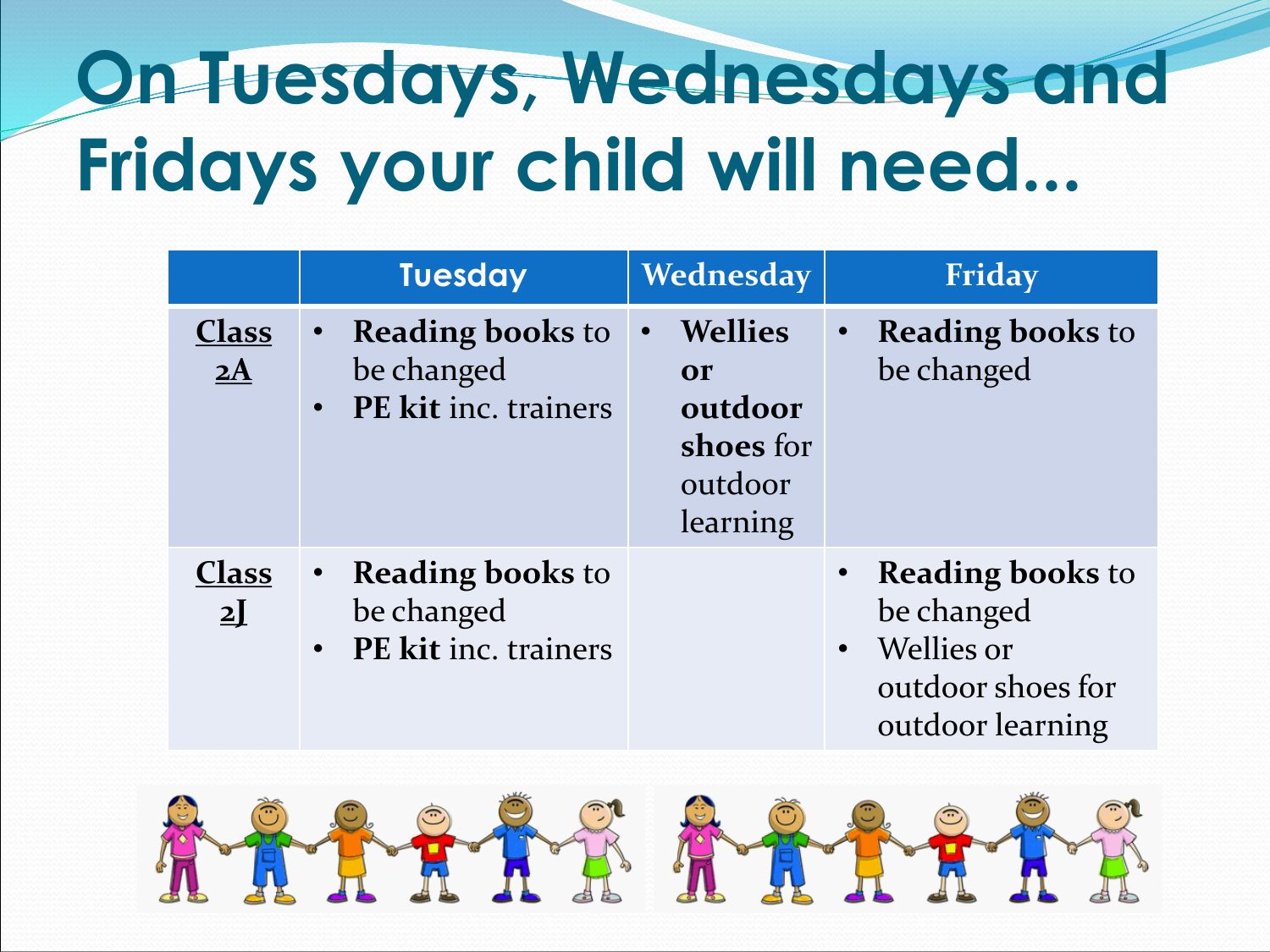## **5 Rs of effective Learning**

You may hear your children talking about these.

- Being resourceful is about looking for other ideas
- Being resilient is about not giving up.
- Being reflective is about thinking of what to do and how to improve.
- Being reciprocal is about working alone or in a group.
- Being responsible is about taking ownership.